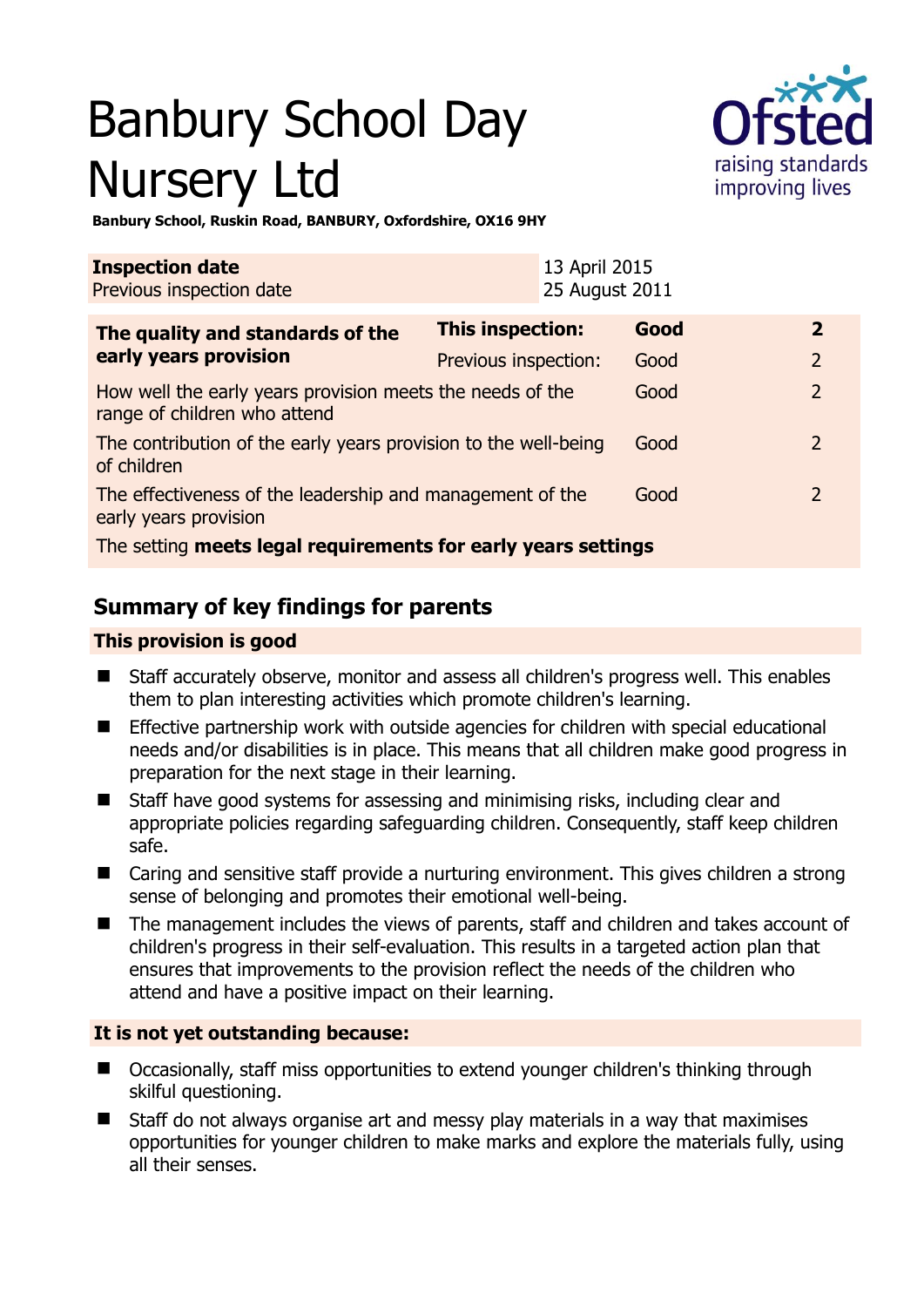# **What the setting needs to do to improve further**

## **To further improve the quality of the early years provision the provider should:**

- $\blacksquare$  enhance opportunities to skilfully question children, to maximise their learning
- $\blacksquare$  increase opportunities for the younger children to make marks and to explore using all their senses, by further extending the range of materials available to them.

## **Inspection activities**

- The inspector observed children's play, activities and staff interaction with children in all areas of the nursery including outside, and viewed the toys, resources and equipment available for children's use.
- The inspector held discussions with the nursery manager and owner, staff and children.
- The inspector took account of the views of parents and carers spoken to on the day.
- The inspector completed a joint observation with the manager.
- The inspector checked evidence of safeguarding practices, staff recruitment, staff training and professional development, and evaluation processes.
- The inspector looked as some records for children's learning and development, and discussed how staff assess children's progress.

# **Inspector**

Victoria Weir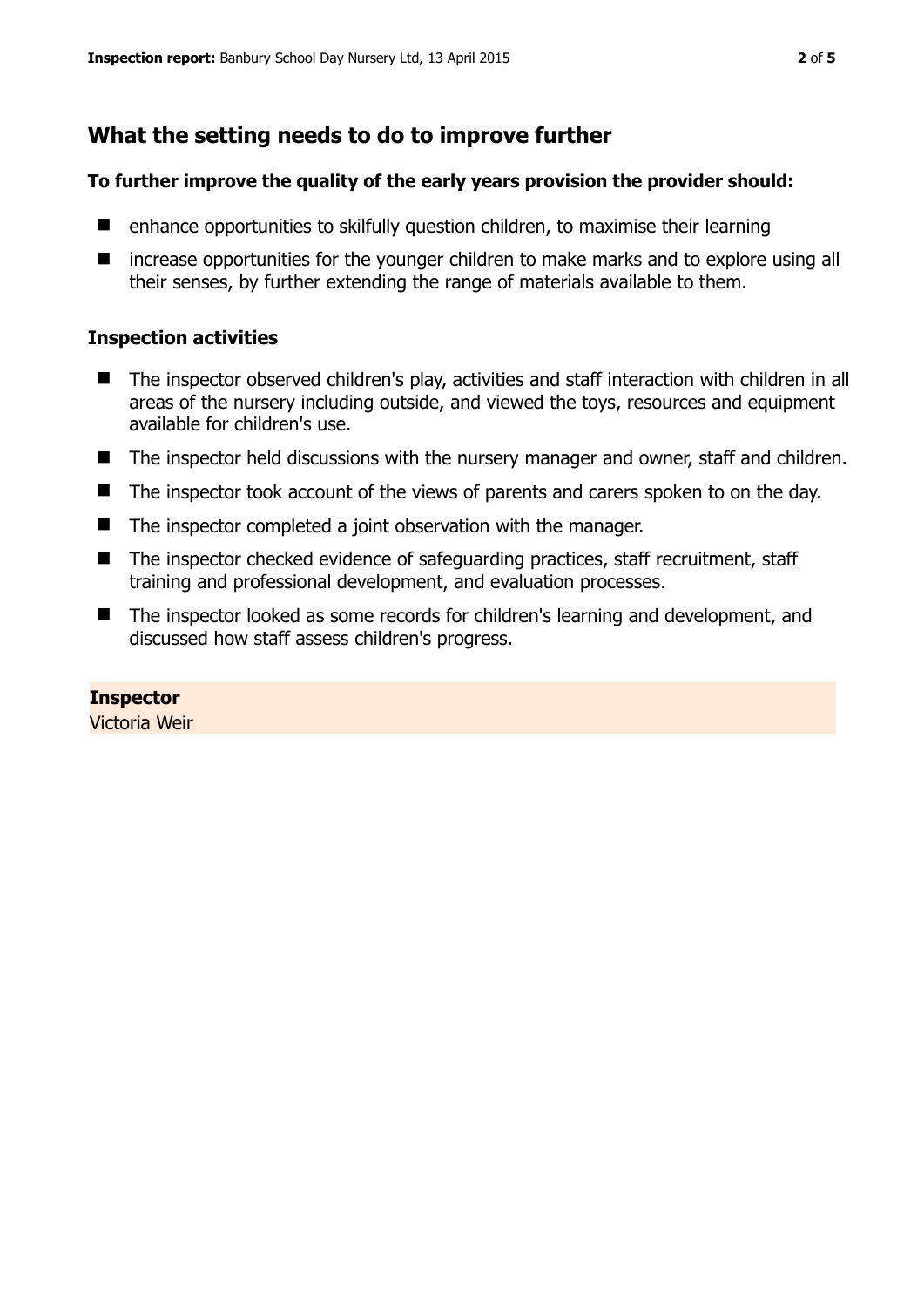# **Inspection findings**

#### **How well the early years provision meets the needs of the range of children who attend. This is good**

Staff have a good understanding of how children learn, gained through suitable qualifications and experience. They know children well and effectively tailor the provision to help all children make good progress. For example, pre-school children developed their story telling and early writing as staff purchased resources and organised materials based on their favourite cartoon characters. As a result, the quality of teaching is good and some teaching in pre-school is very good. However, on occasion, staff miss opportunities to use challenging questions to fully enhance the youngest children's thinking. Throughout the nursery, staff support children's use of language well. They teach children new words, use signing, and engage children in conversations that promote children's home languages and extend their listening skills. Consequently, children who are learning English as an additional language, or have communication delay, make good progress, relative to their starting points. Children develop their early literacy and mathematics through a range of interesting activities, such as cooking, and writing as they enjoy pretend play.

## **The contribution of the early years provision to the well-being of children is good**

The key-person system works well and children are given time to develop relationships with staff. Consequently, children are confident and motivated as they explore their environment and develop their self-care skills. However, children under the age of three cannot always help themselves to drawing materials, to fully develop their early writing skills. Staff promote children's physical well-being. Children have daily access to fresh air and exercise in the well-resourced garden, where staff teach children safe practices. Staff have developed a positive and consistent approach to managing children's behaviour. Consequently, children play cooperatively and develop social skills and positive attitudes, preparing them well for the next stage in their learning and school.

## **The effectiveness of the leadership and management of the early years provision is good**

The managers have good understanding of their responsibilities. They monitor the educational programmes and children's progress closely. Parents receive good information about their child's progress and continue their learning at home. Partnerships with other professionals involved in children's care and learning ensure gaps in children's learning quickly close. The manager supervises her staff and supports their training well. This enhances the established good teaching practice and supports newer and less experienced staff to achieve high standards.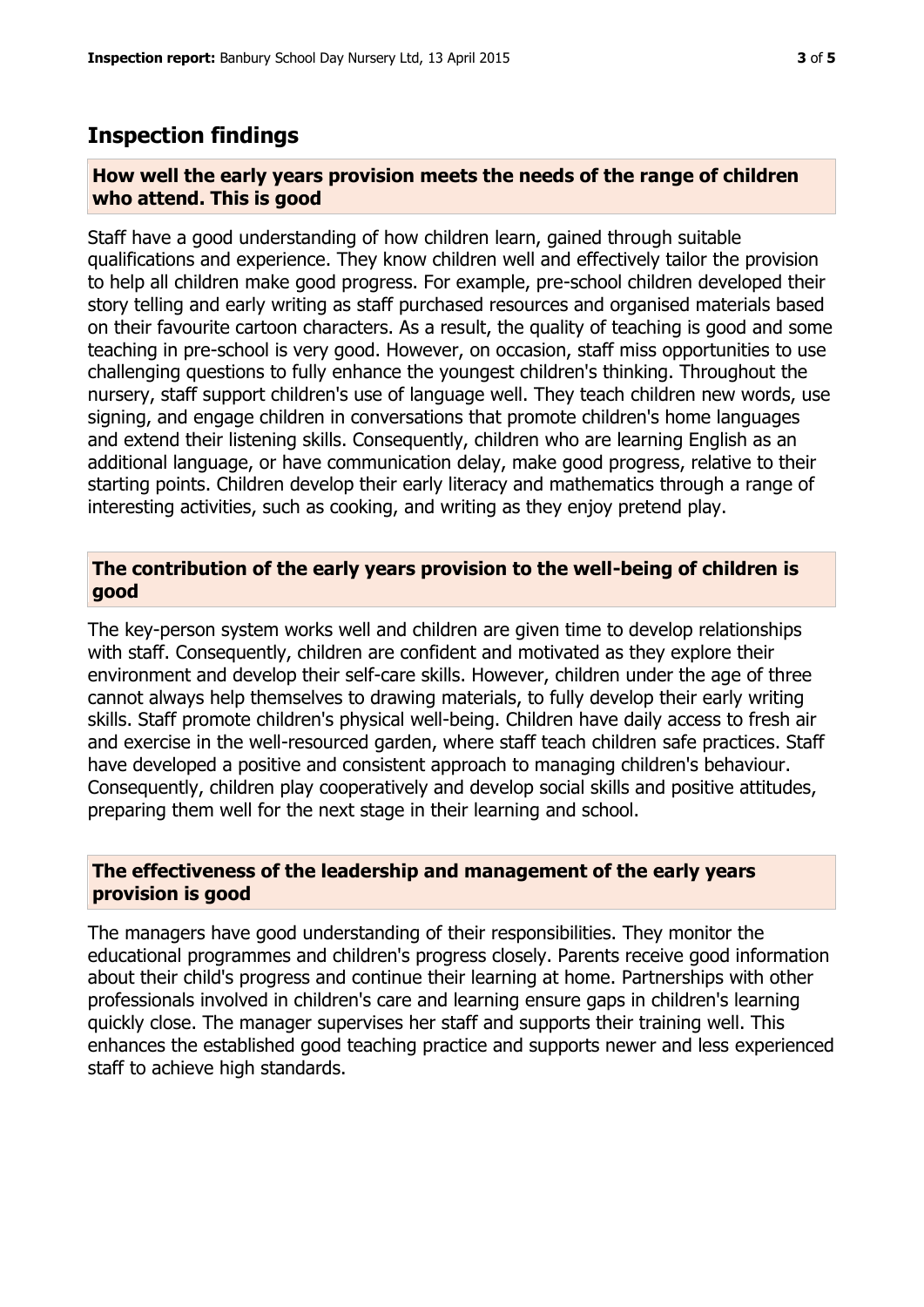# **Setting details**

| Unique reference number       | EY417353                       |  |
|-------------------------------|--------------------------------|--|
| <b>Local authority</b>        | Oxfordshire                    |  |
| <b>Inspection number</b>      | 832426                         |  |
| <b>Type of provision</b>      | Full-time provision            |  |
| <b>Registration category</b>  | Childcare - Non-Domestic       |  |
| <b>Age range of children</b>  | $0 - 8$                        |  |
| <b>Total number of places</b> | 48                             |  |
| Number of children on roll    | 82                             |  |
| <b>Name of provider</b>       | Banbury School Day Nursery Ltd |  |
| Date of previous inspection   | 25 August 2011                 |  |
| <b>Telephone number</b>       | 01295256400                    |  |

Banbury School Day Nursery registered in 2000. It operates within a large comprehensive school in Banbury, Oxfordshire. There is ramped disability access to the building. It is open 50 weeks of the year from 8am to 5.30pm. The nursery receives funding for the provision of free early education to children aged two, three and four years. The nursery employs 10 staff, nine of whom hold appropriate early years qualifications, at level 2 and 3.

This inspection was carried out by Ofsted under sections 49 and 50 of the Childcare Act 2006 on the quality and standards of provision that is registered on the Early Years Register. The registered person must ensure that this provision complies with the statutory framework for children's learning, development and care, known as the Early Years Foundation Stage.

Any complaints about the inspection or the report should be made following the procedures set out in the guidance 'Complaints procedure: raising concerns and making complaints about Ofsted', which is available from Ofsted's website: www.gov.uk/government/organisations/ofsted. If you would like Ofsted to send you a copy of the guidance, please telephone 0300 123 4234, or email enquiries@ofsted.gov.uk.